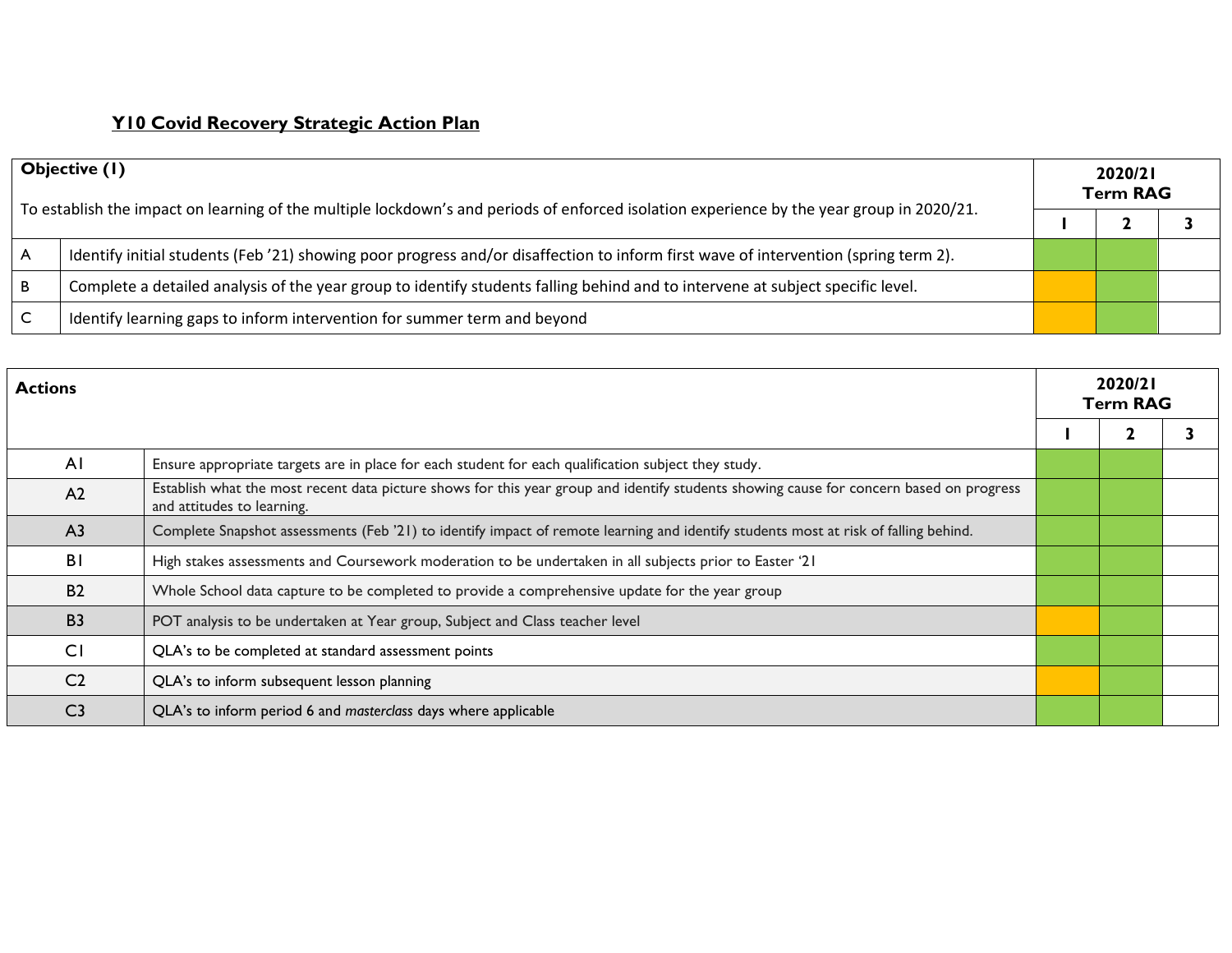## Strategic Planning:

Objective 1(a): Identify initial students (Feb '21) showing poor progress and/or disaffection to inform first wave of intervention (spring term 2)

|                | Action                                                                                                                                                                      | Activity                                                                                                                                                                                                        | I will know this is successful if:                                                                                                                                                     | Who               | By When              |
|----------------|-----------------------------------------------------------------------------------------------------------------------------------------------------------------------------|-----------------------------------------------------------------------------------------------------------------------------------------------------------------------------------------------------------------|----------------------------------------------------------------------------------------------------------------------------------------------------------------------------------------|-------------------|----------------------|
| <b>AI</b>      | Ensure appropriate targets are in place for<br>each student for each qualification subject they                                                                             | Confirm method for target setting - FFT20 for<br>all subjects?                                                                                                                                                  | Method for target setting to be agreed and<br>confirmed with LP/PSt                                                                                                                    | <b>HT/REv</b>     | 24 <sup>th</sup> Feb |
|                | study.                                                                                                                                                                      | Ensure target for all student are accurately<br>recorded in SIMs                                                                                                                                                | Targets for all students will be available on<br>SIMS for all subjects                                                                                                                 | <b>HT/REv</b>     | 24 <sup>th</sup> Feb |
|                |                                                                                                                                                                             | Ensure target for all student are accurately<br>recorded in SISRAAnalytics                                                                                                                                      | Targets for all students will be available on<br><b>SISRAAnalytics for all subjects</b>                                                                                                | HT/REv            | 24 <sup>th</sup> Feb |
| A <sub>2</sub> | Establish what the most recent data picture<br>shows for this year group and identify students<br>showing cause for concern based on progress<br>and attitudes to learning. | Using DC2 data and Feb AtoL data, identify<br>students demonstrating the greatest cause for<br>concern based on AtoL                                                                                            | A target cohort of students based on their<br>AtoL will be identified.                                                                                                                 | <b>DP</b>         | 10 <sup>th</sup> Feb |
|                |                                                                                                                                                                             | Using DC2 data, identify students<br>demonstrating the greatest cause for concern<br>in each subject based on their attainment<br>gainst targets                                                                | Each subject will have identified the greatest<br>causes for concern in their areas based on<br>current performance v targets                                                          | <b>DP/CLs</b>     | 26 <sup>th</sup> Feb |
|                |                                                                                                                                                                             | Using DC2 data, identify initial English and<br>Maths match up 'golden children'                                                                                                                                | The key 5+ match up students will be<br>identified for English and Maths                                                                                                               | <b>OD/RS/RR</b>   | 26 <sup>th</sup> Feb |
| A <sub>3</sub> | Complete Snapshot assessments (Feb '21) to<br>identify impact of remote learning and identify<br>students most at risk of falling behind.                                   | Each subject to plan a snapshot assessment to<br>take place in final week of spring term $I - this$<br>will focus on learning undertaken from<br>Christmas with 20% recycled content from<br><b>Autumn term</b> | All subjects (except those who have spent<br>entirety of spring term working on NEAs) to<br>have in place an appropriate assessment that<br>has been quality assured by line managers. | HТ                | $5th$ feb            |
|                |                                                                                                                                                                             | Each subject to complete snapshot<br>assessments and collate findings at<br>departmental level                                                                                                                  | All subjects (as stated above) to have<br>completed snapshot assessment and collated<br>results into an appropriate departmental<br>tracker                                            | <b>CLs</b>        | $24th$ Feb           |
|                |                                                                                                                                                                             | From the findings, subject areas to identify<br>students causing the greatest cause for<br>concern based on their performance.<br>Achievement Leader to have an overview of<br>trends                           | Each subject will have identified the greatest<br>causes for concern in their areas based on<br>current performance v targets                                                          | <b>CLSs/HT/DP</b> | 26 <sup>th</sup> Feb |
|                | Term I                                                                                                                                                                      | Term 2                                                                                                                                                                                                          | Term 3                                                                                                                                                                                 |                   |                      |
| Review         |                                                                                                                                                                             |                                                                                                                                                                                                                 |                                                                                                                                                                                        |                   |                      |

Objective 1 (b): Complete a detailed analysis of the year group to identify students falling behind and to intervene at subject specific level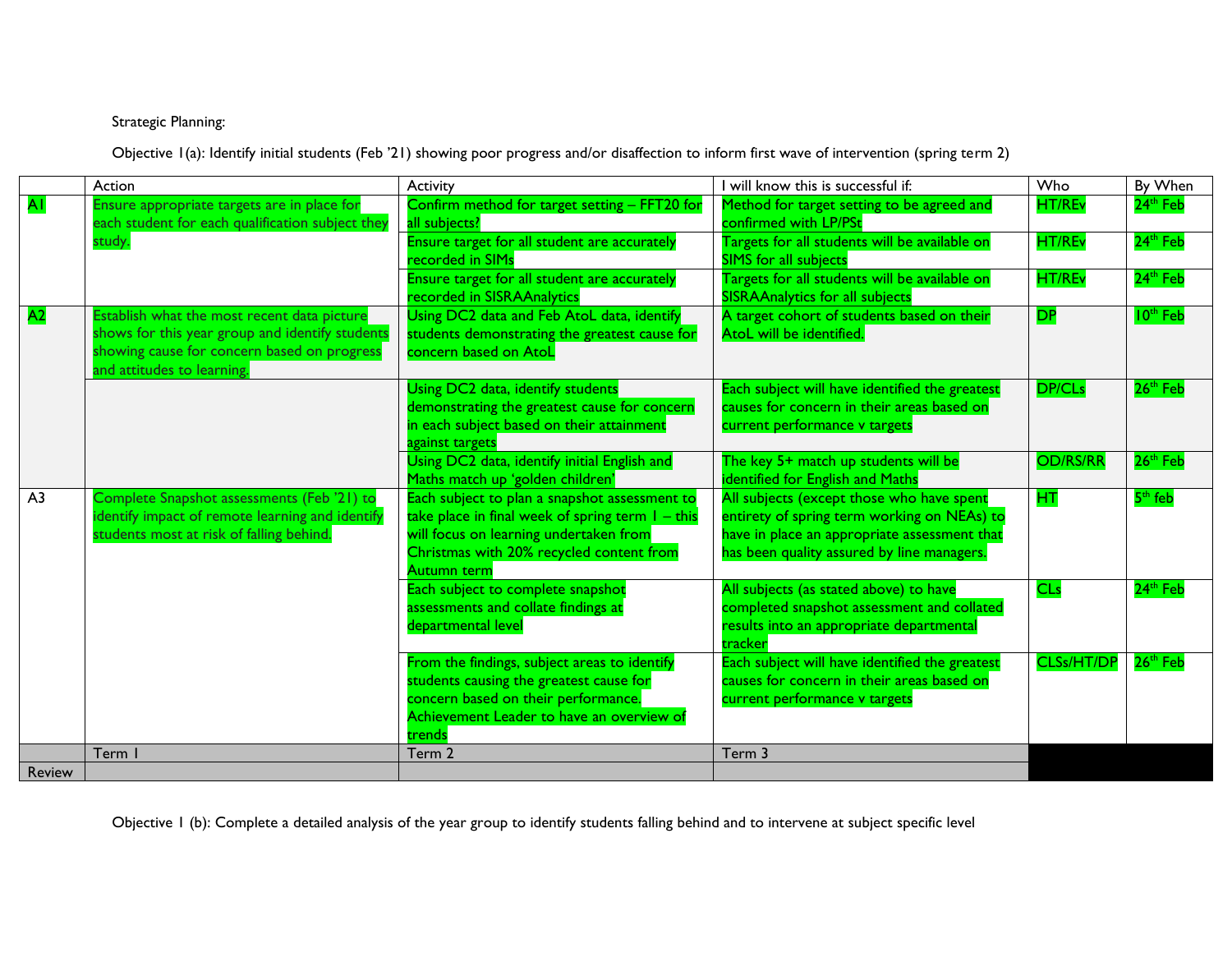|                | Action                                       | Activity                                              | I will know this is successful if:               | Who             | By When                |
|----------------|----------------------------------------------|-------------------------------------------------------|--------------------------------------------------|-----------------|------------------------|
| B <sub>1</sub> | High stakes assessments and Coursework       | W/c 22 <sup>nd</sup> March, GCSE subjects to complete | All students will complete a rigorous            | HT/ CLs.        | 26 <sup>th</sup> Mar   |
|                | moderation to be undertaken in all subjects  | 'high stake assessments' that will inform a           | assessment in all GCSE subjects and have         | teachers        |                        |
|                | prior to Easter '21                          | whole school data capture.                            | grades to reflect their current performance.     |                 |                        |
|                |                                              | w/c 22 <sup>nd</sup> March, non-GCSE subjects to      | All students will have work marked and           | HT/ CLs         | $26th$ Mar             |
|                |                                              | undertake a thorough moderation of NEAs               | moderated in all Vocational subjects and have    | teachers        |                        |
|                |                                              | completed to date that will inform a whole            | grades to reflect their current performance.     |                 |                        |
|                |                                              | school data capture                                   |                                                  |                 |                        |
| <b>B2</b>      | Whole School data capture to be completed to | Moderation exercise to be completed across all        | Marking will be consistent within a subject to   | CLs/            | 16 <sup>th</sup> Apr   |
|                | provide a comprehensive update for the year  | departments to ensure accuracy of marking             | ensure accurate grading                          | teachers        |                        |
|                | group                                        | Data to be inputted into SIMs by class teachers       | All data will be inputted into SIMs marksheets   | Teachers/       | 21 <sup>st</sup> Apr   |
|                |                                              | and QA'd by Curriculum Leaders                        | by the deadline                                  | <b>CLs</b>      | (QA 22 <sup>nd</sup> ) |
|                |                                              | Data uploaded to SISRAAnalytics for analysis          | A complete data picture for the year group to    | <b>Rev/AB</b>   | 23 <sup>rd</sup> Apr   |
|                |                                              |                                                       | be uploaded to SISRAAnalytics                    |                 |                        |
| B <sub>3</sub> | POT analysis to be undertaken at Year group, | Year group data analysis completed                    | We will have a clear overview of the current     | <b>HT/DP</b>    | 24 <sup>th</sup> May   |
|                | Subject and Class teacher level              |                                                       | position of the year group with headline         |                 |                        |
|                |                                              |                                                       | information for all key performance indicators   |                 |                        |
|                |                                              | Subject level data analysis completed                 | Each department will have a clear overview of    | <b>CLs</b>      | I I <sup>th</sup> June |
|                |                                              |                                                       | their respective cohort in relation to the key   |                 |                        |
|                |                                              |                                                       | performance indicators. This will include the    |                 |                        |
|                |                                              |                                                       | identification of key underperforming students   |                 |                        |
|                |                                              | Class level data analysis completed                   | Each class teacher will have a clear overview of | <b>Teachers</b> | I I <sup>th</sup> June |
|                |                                              |                                                       | their respective classes in relation to the key  |                 |                        |
|                |                                              |                                                       | performance indicators. This will include the    |                 |                        |
|                |                                              |                                                       | identification of key underperforming students   |                 |                        |
|                |                                              |                                                       | and prospective causes for underperformance      |                 |                        |
|                |                                              |                                                       | identified                                       |                 |                        |
|                | Term I                                       | Term 2                                                | Term 3                                           |                 |                        |
| <b>Review</b>  |                                              |                                                       |                                                  |                 |                        |

Objective 1 (c): Identify learning gaps to inform intervention for summer term and beyond

| Actior | Activit | .<br>-----<br>know<br>. 311C<br>-unis<br>∵ vv ı.<br>. | Who | Bv<br><b>VVhen</b> |
|--------|---------|-------------------------------------------------------|-----|--------------------|